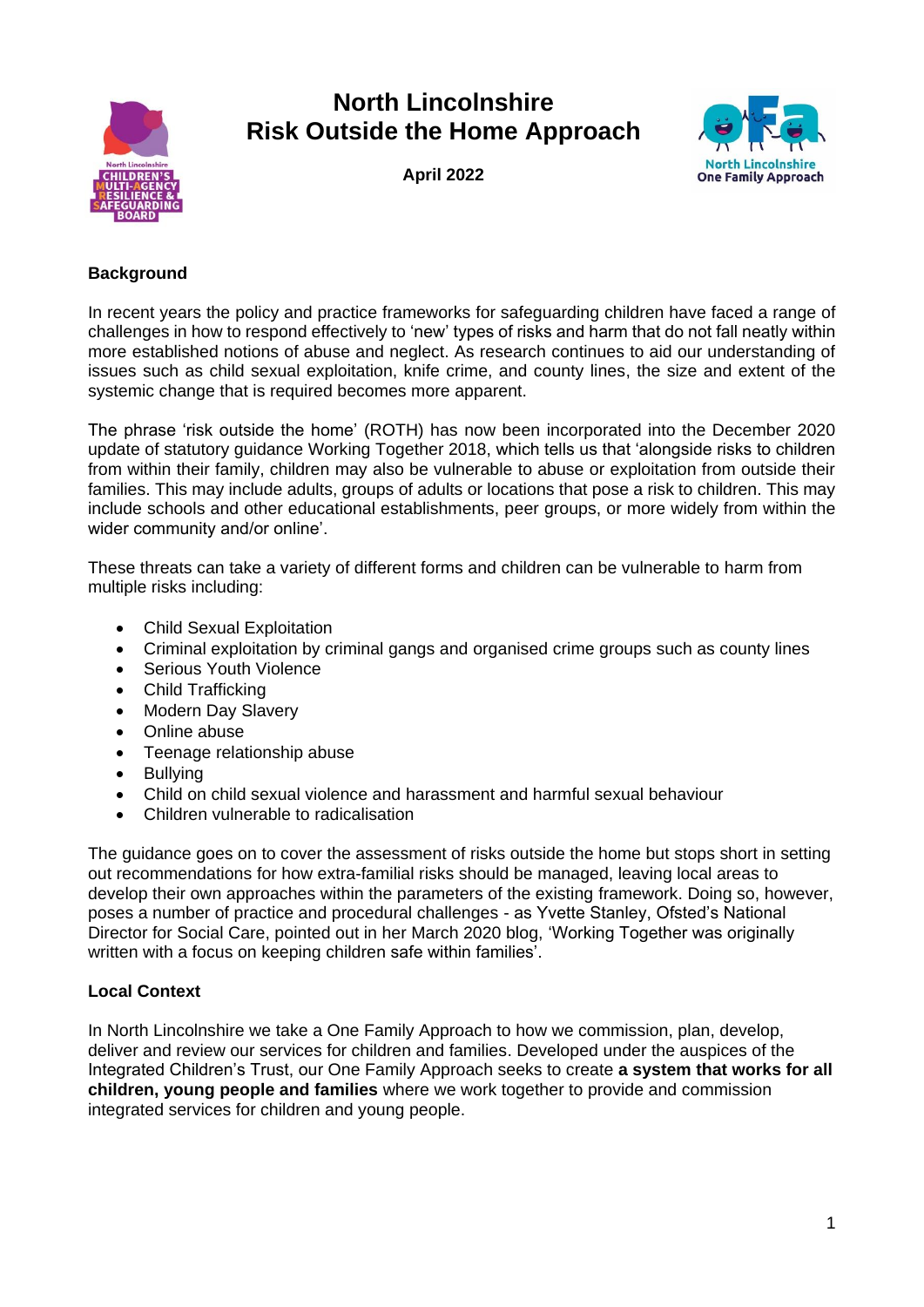Our ambition is for children to be **in their family, in their school and in their community,** where services help early and at the lowest level, to enable children, young people and families to participate, find help online and in their networks and communities, to be resilient and stay independent.

The One Family Approach provides the framework for how we respond to the needs of all children and families in North Lincolnshire, with a focus on tackling inequalities for the most vulnerable and levelling up outcomes – safe, well, prosperous and connected. It is founded upon our North Lincolnshire culture, values and beliefs, providing a vision for a system that sees children, young people, and families as experts within their own lives. It provides a model for innovative, integrated working which builds upon strengths, finds solutions in families and communities, builds resilience and confidence, and enables independence.

We have developed our response to risks outside the home within this context, and by building upon the robust multi-agency arrangements already in place for tackling sexual and criminal exploitation, and other forms of risk that children may experience in the community such as when missing, or from radicalisation, or being drawn into modern day slavery. One example of these arrangements in practice is the North Lincolnshire multi-agency child exploitation (MACE) meeting, which reflects a long-standing partnership commitment to disrupting and prosecuting perpetrators, and working together to support and protect children and young people in their families, schools and communities.

The North Lincolnshire approach to risks outside the home not only draws upon years of local learning and experience about 'what works', it has also been shaped heavily by the views of children, young people and families.

# **Risks Outside the Home (ROTH) – The North Lincolnshire approach**

The North Lincolnshire ROTH approach is comprised of 3 elements:

- 1. Practice Principles Empowering families, taking a One Family Approach
- 2. Identifying and Helping Using skills and resources to identify, assess, and intervene
- 3. Managing Risk Working together to reduce risk and improve outcomes

These are set out in more detail below.

#### **1. Practice Principles – Empowering families, taking a One Family Approach.**

The One Family Approach not only provides the strategic framework for our North Lincolnshire response to ROTH, it also sets out the values and principles underpinning our work, practice, behaviours, and mindset. These values and principles align closely with best practice messages from national ROTH research and guidance, and from what children, young people, and parents/carers tell us about how they would like to be helped and supported.

The overarching OFA practice principles are set out in the OFA practice model below: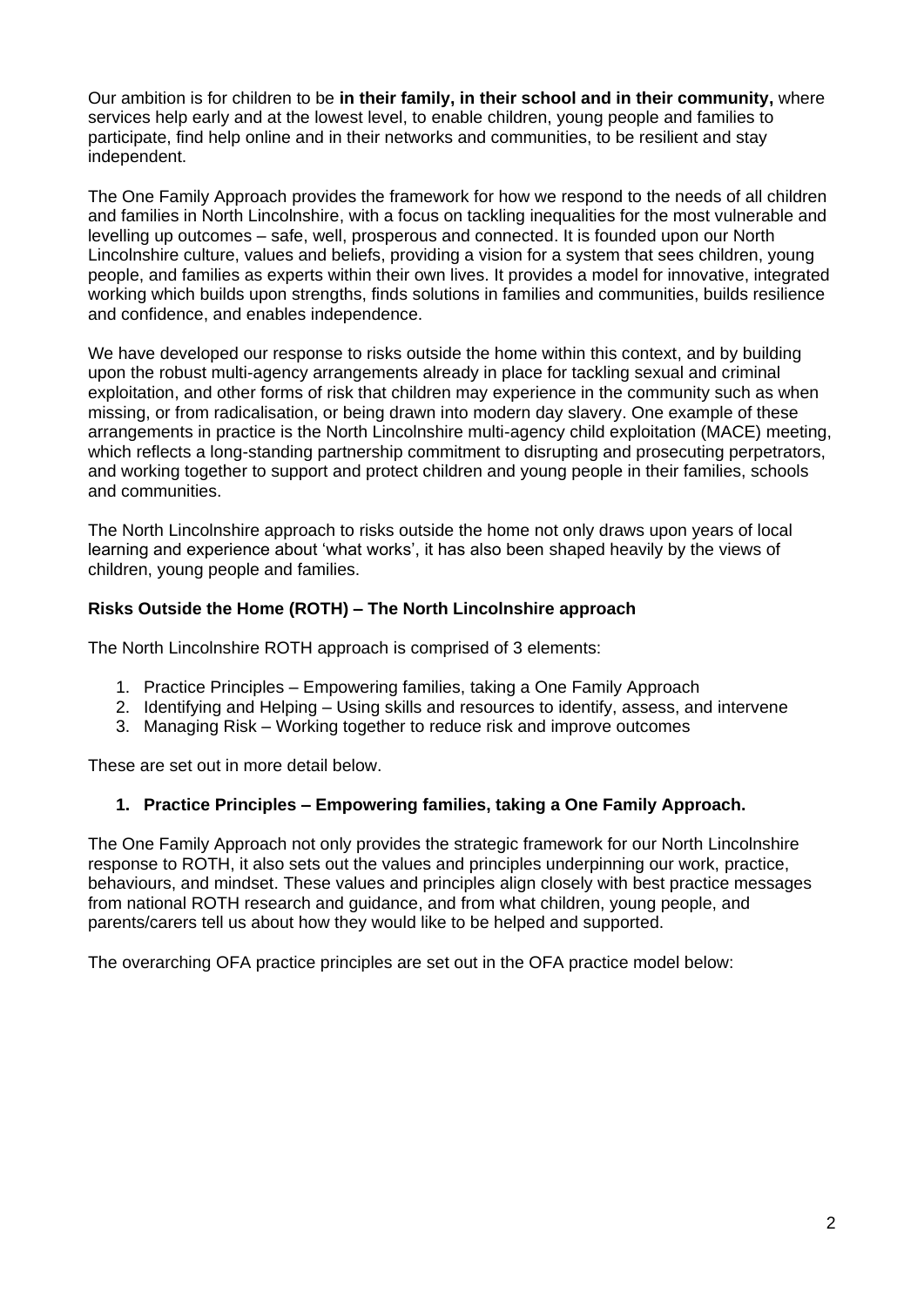

The One Family Approach practice model provides the framework for how every professional in North Lincolnshire should work with children, young people, and families.

It is based upon our North Lincolnshire culture, values and beliefs, aiming to help us achieve our ambition – to keep children **in their families, their schools and their communities.**

We do so by building upon strengths, finding solutions in families and communities, building resilience and confidence, and enabling independence.

#### **Children, Young People and Families at the Centre**

Taking a One Family Approach means truly placing families at the heart of what we do:

- We seek to **enable and empower** by working restoratively with people, not 'to' or 'for'. This means facilitating family-led planning and decision-making, and recognising parents and carers as partners, not recipients of services.
- Through our help and support we aim to **build resilience,** by building confidence and positive networks, and enabling families to identify the tools to help themselves.
- When we intervene, agencies in North Lincolnshire help the **whole-family,** acting as lead professional when appropriate to coordinate help to address underlying issues.
- **Fewest best interventions** describes our commitment to making sure that help is purposeful and effective, via the trusted professional where possible.

#### **North Lincolnshire Values**

Our One Family Approach is underpinned by four values which drive and unite our practice, behaviour, and decisions:

- **Equality of opportunity** where all children, young people and families, regardless of need, community, or diversity, have equity of access to the community offer, in order to achieve good health and wellbeing. This involves working anti-oppressively to challenge disadvantage and adversity, to enable inclusion.
- **Excellence** where we have high aspirations for children, young people and families and high expectations of each other across the workforce, and support and challenge together as we strive for best practice and best outcomes.
- **Integrity** where we are respectful, honest, and accountable in our actions, where behaviours build trust and effective relationships, and we uphold the highest standards including the creative use of resources across the partnership to achieve shared outcomes for children, young people and families
- **Self-responsibility –** where confident and autonomous professionals enable and empower others to have choice and control over their lives, to make decisions, take part, have a voice, and to live independently from services in their families and communities.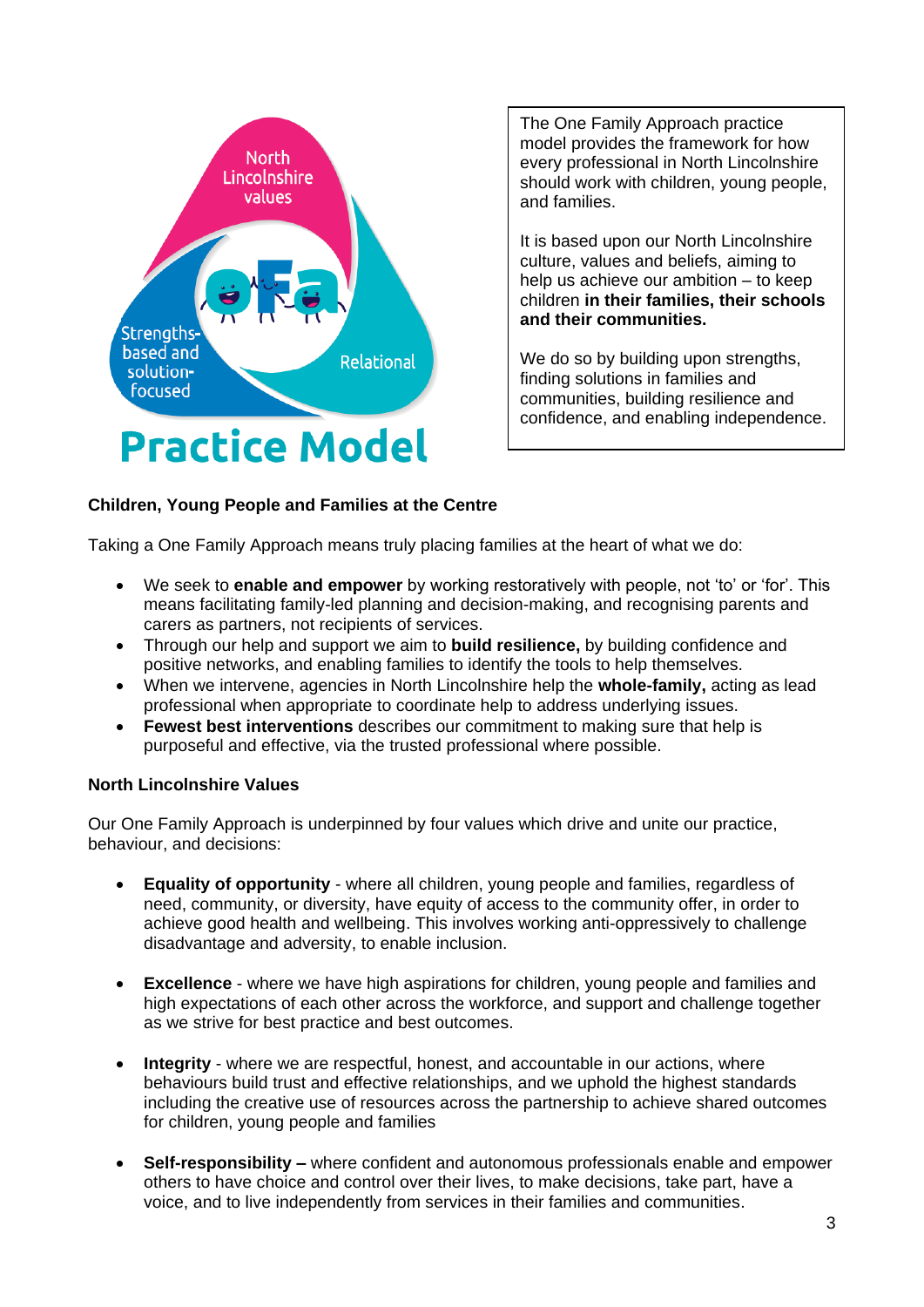When working with families where there are ROTH, practitioners with these values often demonstrate:

- Tenacity
- Resilience
- Commitment and a willingness to go 'above and beyond'

## **Strengths-Based and Solution-Focused**

Being strengths-based and solution-focused is how we seek to achieve enabling sustainable change that improves the wellbeing of children and young people.

A strengths-based and solution-focused approach encourages positive worker-family relationships, and positive restorative conversations that helps people build confidence for the future based upon 'what is working well'.

Taking a solution-focused mind-set into our work with children, young people and families reflects our beliefs in North Lincolnshire that the answers to challenges and problems are found within families and communities. Effective help and protection is founded upon people being inspired and enabled to resolve and overcome their difficulties, to have better relationships, and be more resilient into the future.

Being strengths-based and solution-focused does not mean discounting or minimising risk, it calls for risk to be assessed and responded to in a proportionate and sensible way, so that action aims to increase safety rather than reduce professional anxiety.

#### **Relational**

Being relational reflects the value we give to family and to community, to identity and to attachment, to teamwork and to love. Building, maintaining, and strengthening relationships improves the wellbeing of children and young people.

A relational approach to our work means we take the time to listen, take the time to build rapport, and provide help through trusted relationships. We seek to understand children's and adult's experiences in the context of their system – their relationships with family, friends, and their community.

Working relationally means that we recognise help is often best delivered through the trusted professional. We try to reduce unnecessary referrals to other agencies, and when other skill sets are needed, these agencies may take a more consultative role, supporting the lead professional and network. We listen and seek to understand the causes behind presenting issues, aiming to get our analysis right so that actions are purposeful and help improve outcomes.

Being relational and restorative sees a high priority given to partnership and co-production, allowing families to lead their own plans. When needed, the professional response must be swift and effective, with families supported to change in the child's timescales.

Supplementary information and connected tools can be located via [www.northlincscmars.co.uk](http://www.northlincscmars.co.uk/) under policies, procedures, and guidance.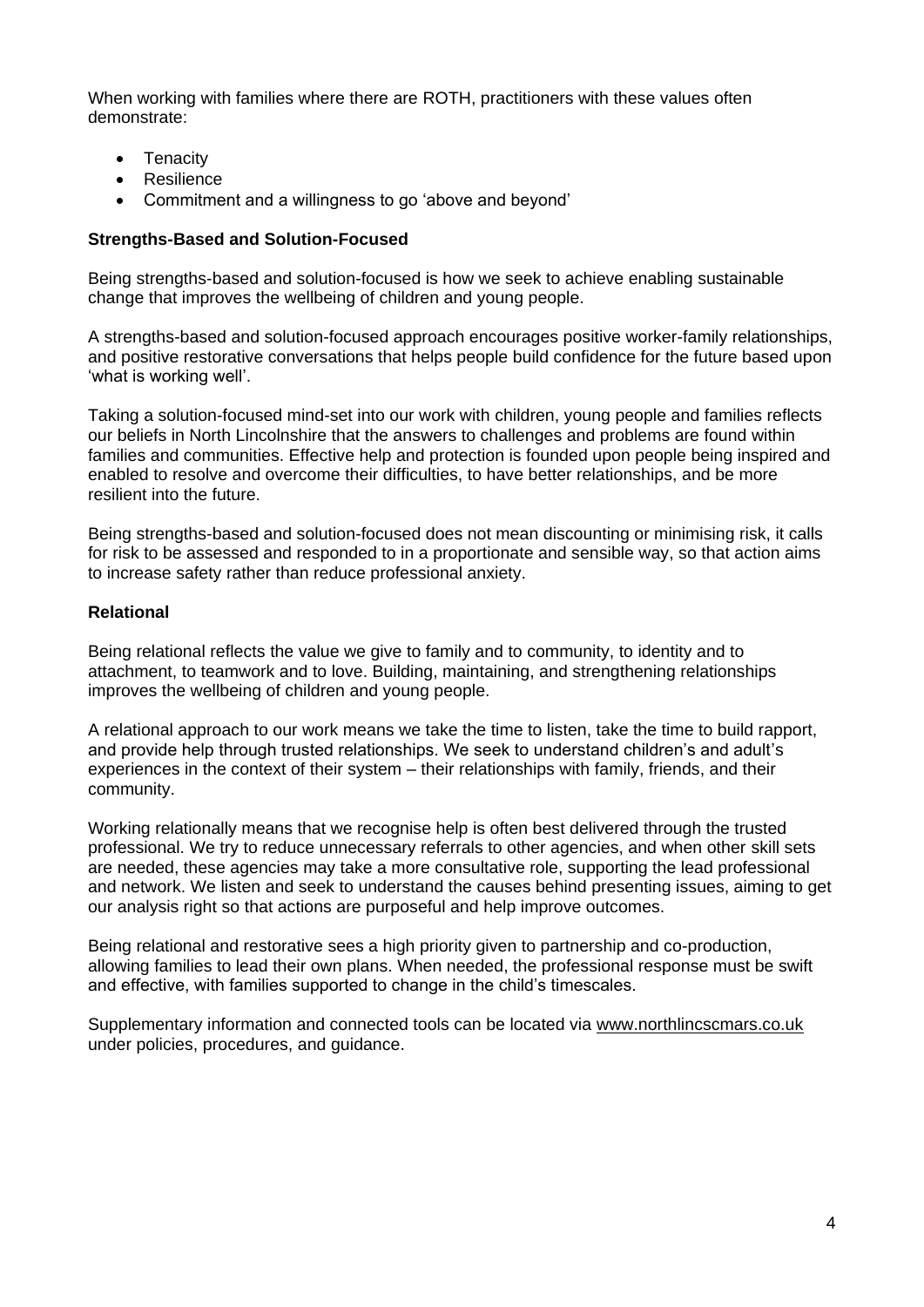# **2. Providing Help – Using skills and resources to identify, assess, and intervene**

Identifying, assessing and responding to concerns about ROTH should be undertaken within the context of our existing frameworks and processes, as set out in the Children's MARS Assessing Need and Providing Help policy and procedures and the OFA Helping Children and Families in North Lincolnshire 2020/24 document. There are also specific supplementary policies and procedures, guidance or protocols relating to the different forms of ROTH, e.g., child sexual exploitation, child criminal exploitation, missing children, radicalisation and child trafficking. These can be accessed at:

[CMARS | Policies, procedures and guidance \(northlincscmars.co.uk\).](https://www.northlincscmars.co.uk/policies-procedures-and-guidance/)

Although the term 'risk outside the home' may be relatively new, and its inclusion in Working Together statutory guidance only recent, ROTH should not provoke undue anxiety for professionals. The responsibility to provide early help as part of our broader safeguarding duties continues to apply, with an expectation locally that agencies work holistically to support the whole family and offer enabling help early when problems start to emerge. Schools, colleges, and youth workers are particularly well-placed to pick up on concerns that could indicate vulnerability to exploitation and ROTH, and should not shy away from asking questions, having conversations, and sharing information. Although it may not be easy to think of ways to help, sometimes the curiosity and care of a trusted adult is the factor that makes the difference for a child at risk.

#### **Tools and Resources**

There are a range of practice tools available to support practitioners assessing, planning and intervening to reduce risk when there are concerns about ROTH. These tools can be used at any point in the child's journey, including when early help is being provided, to support the practitioner and family in understanding what is going on, what needs, risks and strengths may be present, and what will make things better.

In North Lincolnshire we continue to develop our ROTH toolkit to help practitioners learn, assess, plan and intervene. Intervening does not have to mean a technical piece of work, it can also refer to the very important task of how to start a conversation with a young person or develop a relationship with a family member. Examples of some of these tools are:

- a) Child exploitation vulnerability toolkit (to become ROTH Vulnerability Toolkit)
- b) Ecomap
- c) ROTH assessment tool for child / young person
- d) ROTH assessment tool for parent / carer

The ROTH Toolkit can be found on the Children's MARS website in the 'Risk outside the home' section, with other useful resources found in the 'Resources' and 'Hidden Harm – tools and resources info-sheet' sections. The link for the ROTH tools is here: [Children's MARS website and ROTH tools, resources and links](https://www.northlincscmars.co.uk/resources/)

#### **Skills and Training**

A range of training courses and learning opportunities are available for practitioners across the multi-agency partnership to learn more about ROTH, and how to develop and use the skills and resources that help improve outcomes and reduce risk.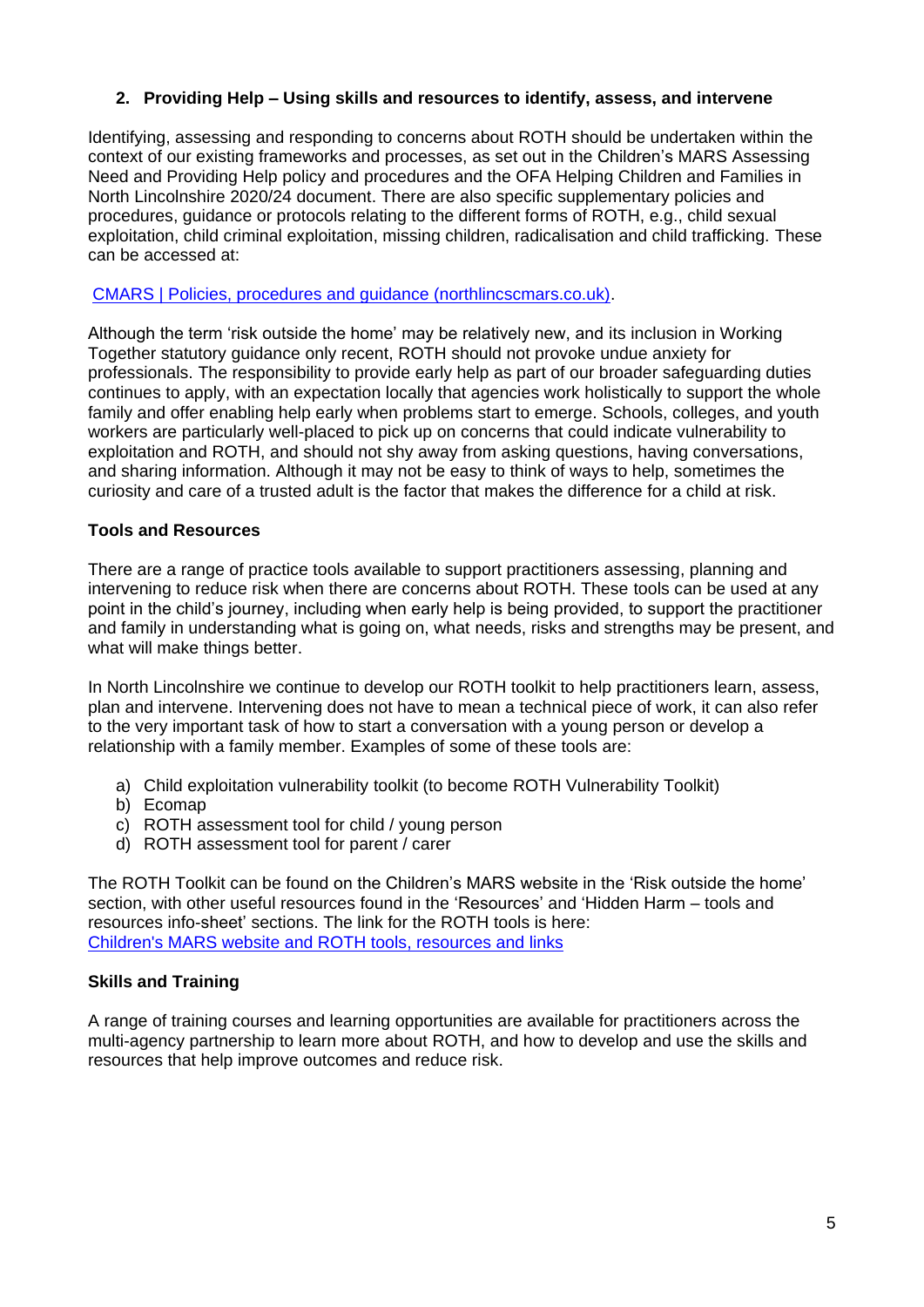The Children's MARS Training Programme, E-workbooks and upcoming courses, including those related to ROTH can be found here [CMARS | Training \(northlincscmars.co.uk\)](https://www.northlincscmars.co.uk/training/) In addition, to help share and develop best practice across teams and services, a ROTH Practitioners Network has been established, bringing together frontline staff and managers with a passion for working with adolescents, developing family-led decision making, and improving outcomes. The group meets regularly to share practice and tips about 'what works'. Anyone interested in joining the ROTH Practitioners Network can contact [mars@northlincs.gov.uk.](mailto:mars@northlincs.gov.uk)

# **3. Managing Risk – Working together to reduce risk and improve outcomes**

Many children and young people who are vulnerable to ROTH do not require specialist services. In many circumstances, the provision of informal early help or more formal targeted / coordinated support is sufficient to enable families to improve outcomes for themselves and their children. For some however, the level of risk and the combination or complexity of needs may mean the child and family is in need of specialist services, and for a minority may require a formal safeguarding response. We know from national research that risks outside the home, and in particular sexual exploitation, is often hidden from services and the police, and that local partnerships must continue to develop ways of identifying those at risk, creating environments and contexts that encourage safety, acting early to prevent harm, and taking strong action to disrupt and prosecute offenders.

For most children who are vulnerable to or experiencing risks outside the home, practitioners taking a One Family Approach and drawing on ROTH resources, knowledge, and skills will enable effective multi-agency practice that helps reduce risks and build resilience. Existing forums and processes such as child in need, early help, and family solutions meetings already provide flexibility for empowering families and engaging creatively with a range of agencies. In some situations, ROTH can be present within families where there are also risks within the home environment and family context.

Risks outside the home are further reduced through the focused and strategic work of partnership groups such as the Multi Agency Child Exploitation (MACE) meeting, Harmful Sexual Behaviour (HSB) panel, and the Multi-Agency Missing Children meeting. Particularly in MACE, data and intelligence is used to target perpetrators and identify hotspots, with increasingly location-based interventions being employed involving a wide range of partners. The Exploitation of Children Lead Officer meeting strengthens oversight of all children assessed as vulnerable or experiencing exploitation, developing a collective understanding of the needs of children experiencing exploitation and to direct resource more effectively in response to specific challenges or themes. The application of the Child Exploitation Vulnerability Toolkit in the Partnership Integrated Triage (PITSTOP) supports the earlier identification of emerging risk, enabling analysis of themes and trends, leading to targeted partnership actions to disrupt.

The North Lincolnshire approach to reducing risks outside the home is not prescriptive. Drawing from national research, local learning about what works, and the views of children and families, our model is integrated within existing early help and statutory frameworks being based upon 4 key features:

# **1. Understanding the lived experience of the child**

The lived experience of the child and their family, and their views and understanding of the current circumstances, must underpin all intervention and planning when dealing with ROTH.

## **Child and family views should take centre stage, with practitioners using the ROTH assessment tools to elicit the views and realities of the child's experience.**